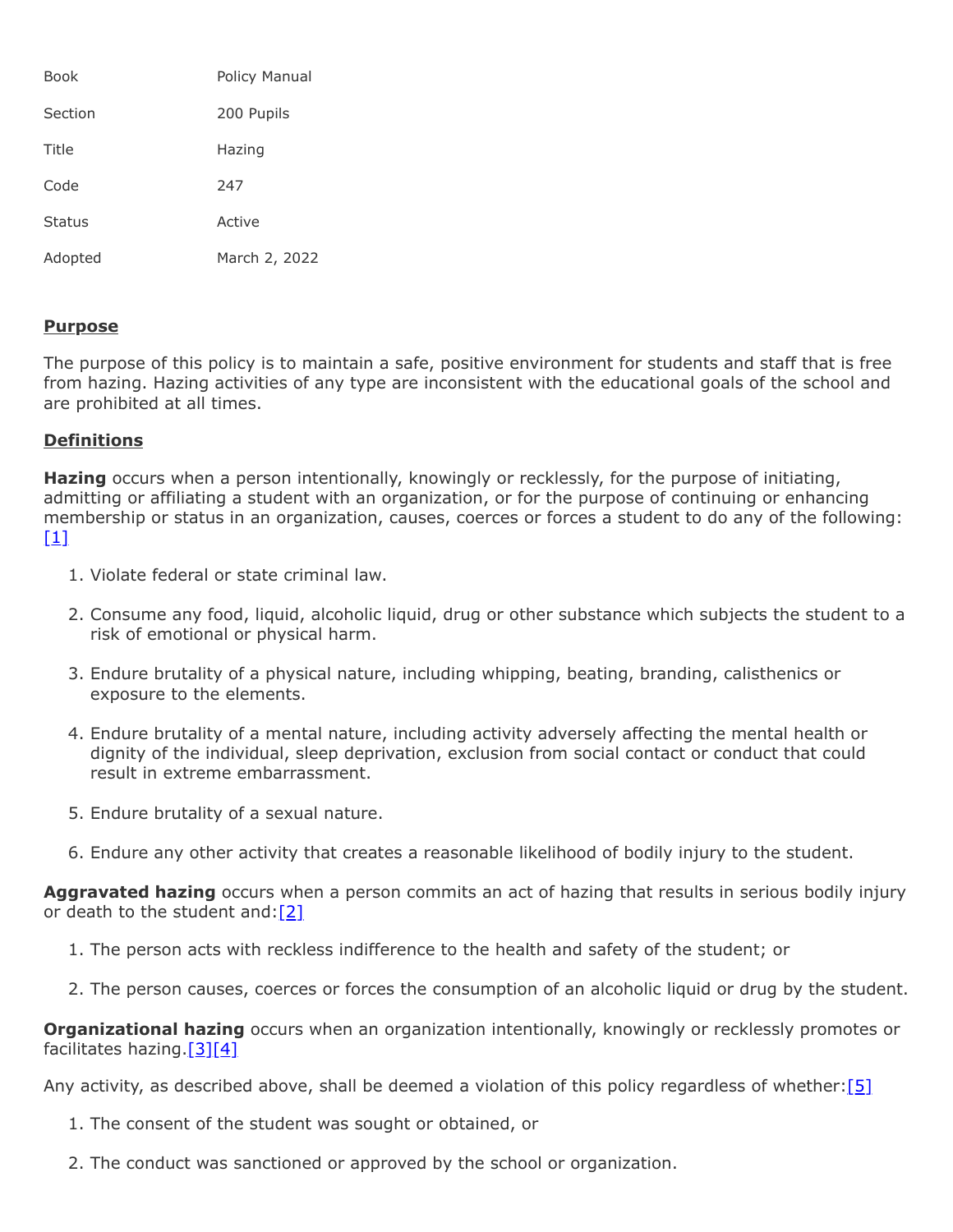**Student activity or organization** means any activity, society, corps, team, club or service, social or similar group, operating under the sanction of or recognized as an organization by the school, whose members are primarily students or alumni of the organization.[\[6\]](https://www.legis.state.pa.us/cfdocs/legis/LI/consCheck.cfm?txtType=HTM&ttl=18&div=0&chpt=28&sctn=1&subsctn=0)[\[7\]](http://www.legis.state.pa.us/cfdocs/legis/LI/uconsCheck.cfm?txtType=HTM&yr=1949&sessInd=0&smthLwInd=0&act=14&chpt=18&sctn=50&subsctn=1)

For purposes of this policy, **bodily injury** shall mean impairment of physical condition or substantial pain[.\[8\]](https://www.legis.state.pa.us/cfdocs/legis/LI/consCheck.cfm?txtType=HTM&ttl=18&div=0&chpt=23&sctn=1&subsctn=0)

For purposes of this policy, **serious bodily injury** shall mean bodily injury which creates a substantial risk of death or which causes serious, permanent disfigurement, or protracted loss or impairment of the function of any bodily member or organ. $[8]$ 

# **Authority**

The Joint Operating Committee prohibits hazing in connection with any student activity or organization regardless of whether the conduct occurs on or off school property or outside of school hours.[\[4\]](https://www.legis.state.pa.us/cfdocs/legis/LI/consCheck.cfm?txtType=HTM&ttl=18&div=0&chpt=28&sctn=8&subsctn=0)[\[5\]](https://www.legis.state.pa.us/cfdocs/legis/LI/consCheck.cfm?txtType=HTM&ttl=18&div=0&chpt=28&sctn=6&subsctn=0)[\[7\]](http://www.legis.state.pa.us/cfdocs/legis/LI/uconsCheck.cfm?txtType=HTM&yr=1949&sessInd=0&smthLwInd=0&act=14&chpt=18&sctn=50&subsctn=1) [9]

No student, parent/guardian, coach, sponsor, volunteer or school employee shall engage in, condone or ignore any form of hazing.

The Joint Operating Committee encourages students who believe they, or others, have been subjected to hazing to promptly report such incidents to the building administrator or designee.

## Title IX Sexual Harassment and Other Discrimination

Every report of alleged hazing that can be interpreted at the outset to fall within the provisions of policies addressing potential violations of laws against discrimination shall be handled as a joint, concurrent investigation into all allegations and coordinated with the full participation of the Compliance Officer and Title IX Coordinator. If, in the course of a hazing investigation, potential issues of discrimination are identified, the Title IX Coordinator shall be promptly notified, and the investigation shall be conducted jointly and concurrently to address the issues of alleged discrimination as well as the incidents of alleged hazing.[10][11]

## **Delegation of Responsibility**

Students, parents/guardians, coaches, sponsors, volunteers, and school employees shall be alert to incidents of hazing and shall report such conduct to the building administrator or designee.

When a student's behavior indicates a threat to the safety of the student, other students, school employees, school facilities, the community or others, staff shall report the student to the threat assessment team, in accordance with applicable law and Joint Operating Committee policy. [12] [13]

## **Guidelines**

In addition to posting this policy on the school's publicly accessible website, the school shall inform students, parents/guardians, sponsors, volunteers and school employees of the school's policy prohibiting hazing, including school rules, penalties for violations of the policy, and the program established by the school for enforcement of the policy by means of distribution of written policy, publication in handbooks, verbal instructions by the coach or sponsor at the start of the season or program and posting of notice/signs. $[4]$ 

This policy, along with other applicable school policies, procedures and Codes of Conduct, shall be provided to all school athletic coaches and all sponsors and volunteers affiliated with a student activity or organization, prior to coaching an athletic activity or serving as a responsible adult supervising, advising, assisting or otherwise participating in a student activity or organization together with a notice that they are expected to read and abide by the policies, procedures and Codes of Conduct[.\[7\]](http://www.legis.state.pa.us/cfdocs/legis/LI/uconsCheck.cfm?txtType=HTM&yr=1949&sessInd=0&smthLwInd=0&act=14&chpt=18&sctn=50&subsctn=1)

#### Complaint Procedure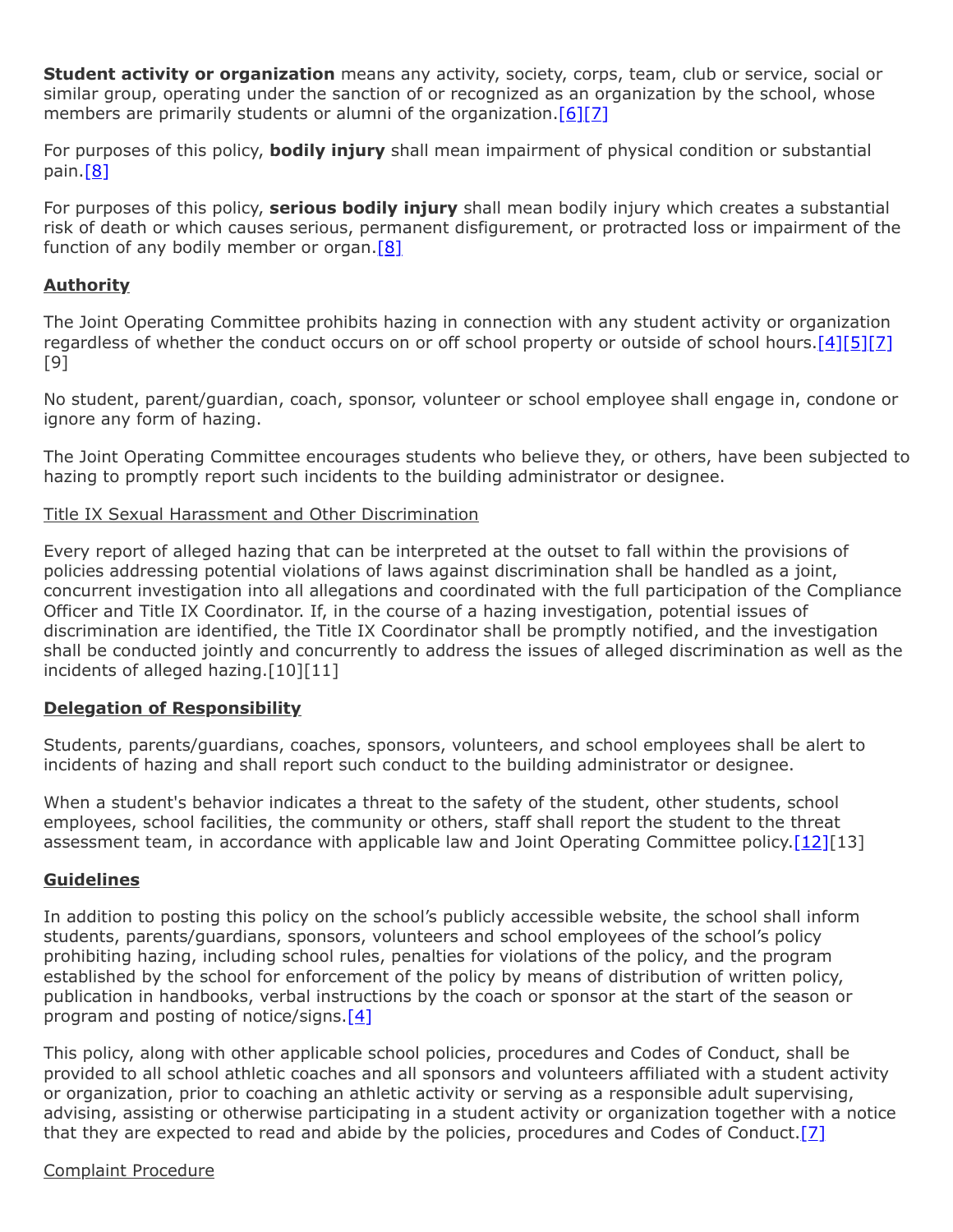A student who believes that they have been subject to hazing is encouraged to promptly report the incident to the building administrator or designee.

Students are encouraged to use the school's report form, available from the building administrator, or to put the complaint in writing; however, oral complaints shall be accepted and documented. The person accepting the complaint shall handle the report objectively, neutrally and professionally, setting aside personal biases that might favor or disfavor the student filing the complaint or those accused of a violation of this policy.

The Joint Operating Committee directs that verbal and written complaints of hazing shall be provided to the building administrator or designee, who shall promptly notify the Administrative Director or designee of the allegations and determine who shall conduct the investigation. Allegations of hazing shall be investigated promptly, and appropriate corrective or preventative action be taken when allegations are substantiated. The Joint Operating Committee directs that any complaint of hazing brought pursuant to this policy shall also be reviewed for conduct which may not be proven to be hazing under this policy but merits review and possible action under other Joint Operating Committee policies.

#### Interim Measures/Police

Upon receipt of a complaint of hazing, the building administrator or designee, in consultation with the Administrative Director or designee, shall determine what, if any interim measures should be put in place to protect students from further hazing, bullying, discrimination or retaliatory conduct related to the alleged incident and report. Such interim measures may include, but not be limited to, the suspension of an adult who is involved, the separation of alleged victims and perpetrators, and the determination of what the complaining student needs or wants through questioning.

Those receiving the initial report and conducting or overseeing the investigation will assess whether the complaint, if proven, would constitute hazing, aggravated hazing or organizational hazing and shall report it to the police consistent with school practice and, as appropriate, consult with legal counsel about whether to report the matter to the police at every stage of the proceeding. The decision to report a matter to the police should not involve an analysis by school personnel of whether safe harbor provisions might apply to the person being reported, but information on the facts can be shared with the police in this regard. $[14]$ 

## *Referral to Law Enforcement and Safe Schools Reporting Requirements –*

For purposes of reporting hazing incidents to law enforcement in accordance with Safe Schools Act reporting, the term **incident** shall mean an instance involving an act of violence; the possession of a weapon; the possession, use, or sale of a controlled substance or drug paraphernalia as defined in the Pennsylvania Controlled Substance, Drug, Device and Cosmetic Act; the possession, use, or sale of alcohol or tobacco; or conduct that constitutes an offense listed under the Safe Schools Act. [\[15\]](http://pacodeandbulletin.gov/Display/pacode?file=/secure/pacode/data/022/chapter10/s10.2.html&d=reduce)[\[16\]](http://www.legis.state.pa.us/cfdocs/legis/LI/uconsCheck.cfm?txtType=HTM&yr=1949&sessInd=0&smthLwInd=0&act=14&chpt=13A&sctn=3&subsctn=0)[\[17\]](http://www.legis.state.pa.us/cfdocs/legis/LI/uconsCheck.cfm?txtType=HTM&yr=1972&sessInd=0&smthLwInd=0&act=64&chpt=0&sctn=2&subsctn=0)

The Administrative Director or designee shall immediately report required incidents and may report discretionary incidents, as defined in the Safe Schools Act, committed by students on school property, at any school-sponsored activity or on a conveyance providing transportation to or from a school or school-sponsored activity to the local police department that has jurisdiction over the school's property, in accordance with state law and regulations, the procedures set forth in the memorandum of understanding with local law enforcement and Joint Operating Committee policies[.\[15\]](http://pacodeandbulletin.gov/Display/pacode?file=/secure/pacode/data/022/chapter10/s10.2.html&d=reduce)[\[16\]](http://www.legis.state.pa.us/cfdocs/legis/LI/uconsCheck.cfm?txtType=HTM&yr=1949&sessInd=0&smthLwInd=0&act=14&chpt=13A&sctn=3&subsctn=0)[\[18\]](http://pacodeandbulletin.gov/Display/pacode?file=/secure/pacode/data/022/chapter10/s10.21.html&d=reduce)[\[19\]](http://pacodeandbulletin.gov/Display/pacode?file=/secure/pacode/data/022/chapter10/s10.22.html&d=reduce)[\[20\]](http://www.legis.state.pa.us/cfdocs/legis/LI/uconsCheck.cfm?txtType=HTM&yr=1949&sessInd=0&smthLwInd=0&act=14&chpt=13A&sctn=2&subsctn=1) [21]

The Administrative Director or designee shall notify the parent/guardian of any student directly involved in a defined incident as a victim or suspect immediately, as soon as practicable. The Administrative Director or designee shall inform the parent/guardian whether or not the local police department that has jurisdiction over the school property has been or may be notified of the incident. The Administrative Director or designee shall document attempts made to reach the parent/guardian. [\[15\]](http://pacodeandbulletin.gov/Display/pacode?file=/secure/pacode/data/022/chapter10/s10.2.html&d=reduce)[21][\[22\]](http://pacodeandbulletin.gov/Display/pacode?file=/secure/pacode/data/022/chapter10/s10.25.html&d=reduce)

In accordance with state law, the Administrative Director shall annually, by July 31, report all new incidents to the Office for Safe Schools on the required form.<sup>[\[16\]\[](http://www.legis.state.pa.us/cfdocs/legis/LI/uconsCheck.cfm?txtType=HTM&yr=1949&sessInd=0&smthLwInd=0&act=14&chpt=13A&sctn=3&subsctn=0)21]</sup>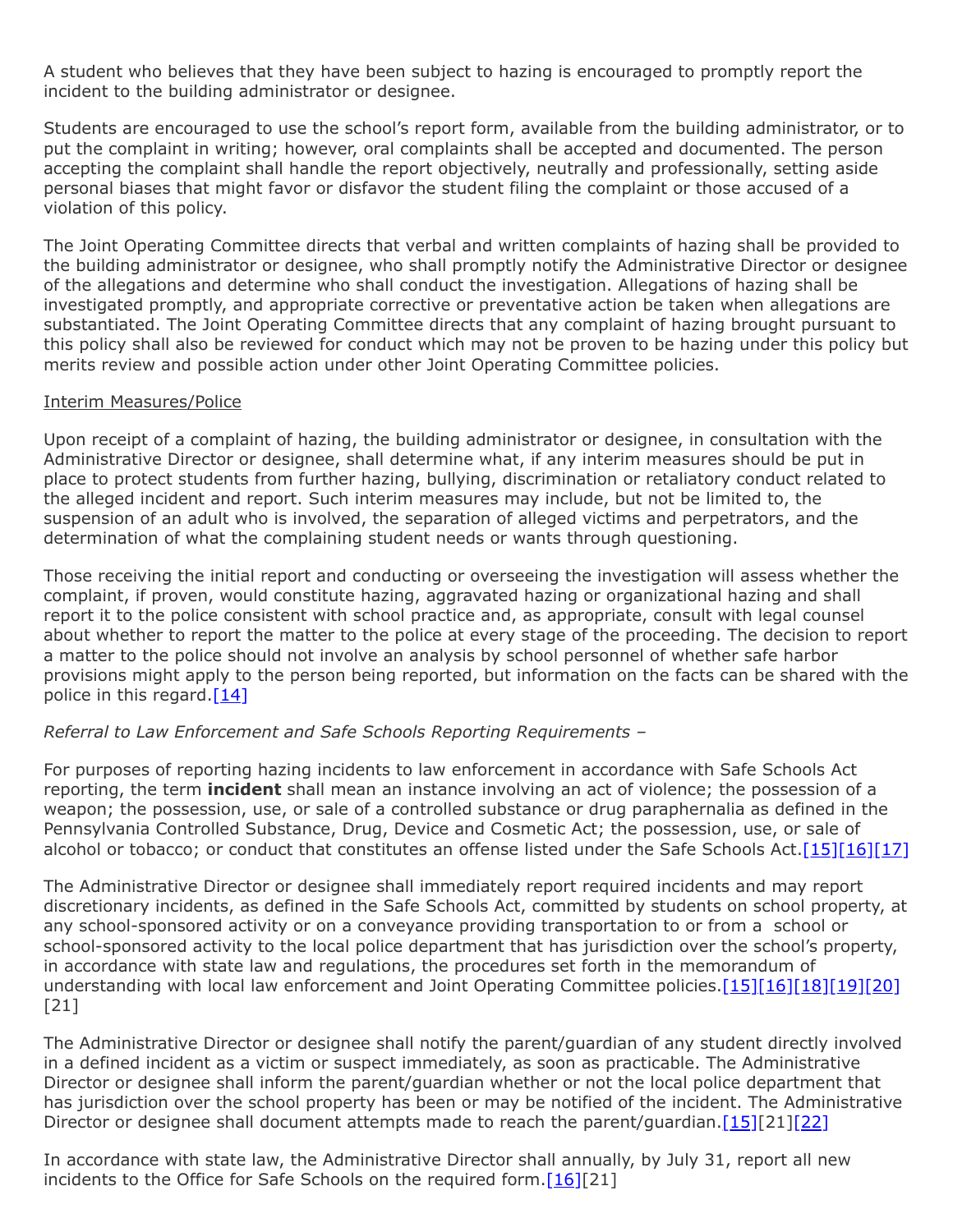# Confidentiality

Confidentiality of all parties, witnesses, the allegations, the filing of a complaint and the investigation shall be handled in accordance with applicable law, regulations, this policy and the school's legal and investigative obligations.

#### Retaliation

Reprisal or retaliation relating to reports of hazing or participation in an investigation of allegations of hazing is prohibited and shall be subject to disciplinary action.

#### Consequences for Violations

#### *Safe Harbor –*

An individual needing medical attention or seeking medical attention for another shall not be subject to criminal prosecution if the individual complies with the requirements under law, subject to the limitations set forth in law. $[14]$ 

## *Students –*

If the investigation results in a substantiated finding of hazing, the investigator shall recommend appropriate disciplinary action up to and including expulsion, as circumstances warrant, in accordance with the Code of Student Conduct. The student may also be subject to disciplinary action by the coach or sponsor, up to and including removal from the activity or organization. The fact of whether a student qualified for and received safe harbor under a criminal investigation shall be considered in assigning discipline.[\[4\]](https://www.legis.state.pa.us/cfdocs/legis/LI/consCheck.cfm?txtType=HTM&ttl=18&div=0&chpt=28&sctn=8&subsctn=0)[\[7\]](http://www.legis.state.pa.us/cfdocs/legis/LI/uconsCheck.cfm?txtType=HTM&yr=1949&sessInd=0&smthLwInd=0&act=14&chpt=18&sctn=50&subsctn=1)[\[14\]](https://www.legis.state.pa.us/cfdocs/legis/LI/consCheck.cfm?txtType=HTM&ttl=18&div=0&chpt=28&sctn=10&subsctn=0)[23][24]

#### *Nonstudent Violators/Organizational Hazing -*

If the investigation results in a substantiated finding that a coach, sponsor, or volunteer affiliated with the student activity or organization engaged in, condoned or ignored any violation of this policy, the coach, sponsor, or volunteer shall be disciplined in accordance with Joint Operating Committee policy and applicable laws and regulations. Discipline could include, but is not limited to, dismissal from the position as coach, sponsor, or volunteer, and/or dismissal from school employment.[25]

If an organization is found to have engaged in organizational hazing, it shall be subject to the imposition of fines and other appropriate penalties. Penalties may include rescission of permission for that organization to operate on school property or to otherwise operate under the sanction or recognition of the school.

## *Criminal Prosecution –*

Any person or organization that causes or participates in hazing may also be subject to criminal prosecution[.\[4\]](https://www.legis.state.pa.us/cfdocs/legis/LI/consCheck.cfm?txtType=HTM&ttl=18&div=0&chpt=28&sctn=8&subsctn=0)